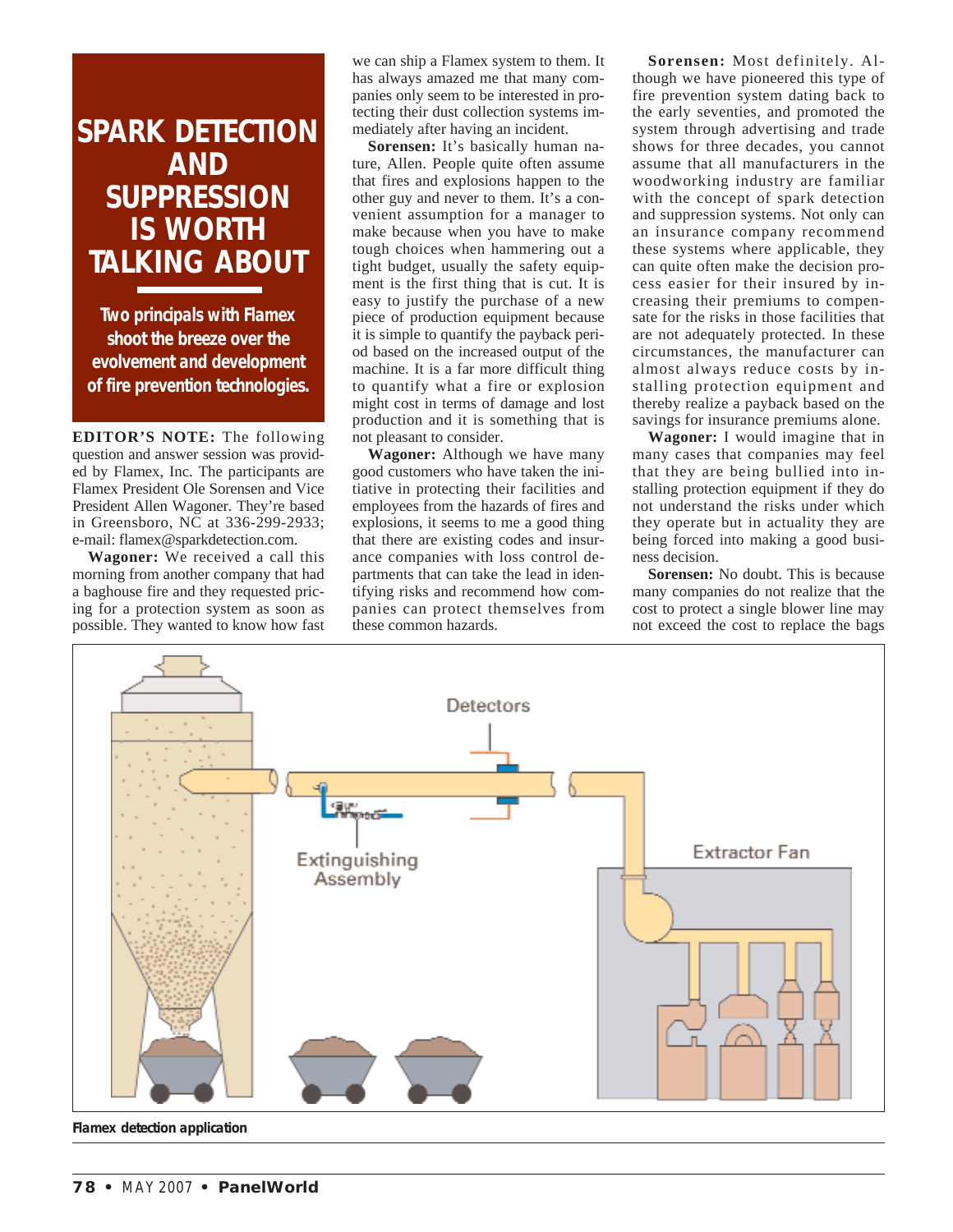



**Wagoner Sorensen**

one time in a large collector. This does not even necessarily account for the more costly element of production downtime. The same concept of cost effective protection is perhaps even greater with press protection in the composite board industry as we provide with our Minifog system, where downtime is extremely expensive not to mention the costs associated with damage to a continuous or multi-opening board press.

**Wagoner:** We have provided literally hundreds and hundreds of systems to woodworking facilities over the years. It seems now that most new plants insist on spark detection systems to protect their new filters before plant startup, but what did manufacturers do before we introduced spark detection and extinguishing systems to the U.S. prior to 1977?

**Sorensen:** The conventional wisdom was to install sprinkler heads in the duct work.

**Wagoner:** I can see installing a sprinkler head in a collector perhaps, but what good could it do to mount a heat actuated sprinkler head in a duct? It would be too slow and could not possibly provide prevention.

**Sorensen:** Such a design could only be beneficial at best only if there is a lot of material build up in the duct that could catch fire. Although the water might contain the fire it might also cause the duct to collapse. I know from my experience in the dust collection industry that the answer to that problem is not to flood the duct, but to keep the material from building up in the first place. If there is adequate suction, there will be no fuel to build up in the pipe. Sadly, there are still codes that require sprinklers in ductwork and uninformed consultants that recommend this design.

**Wagoner:** So I guess there were a lot of fires to fight back then. Is that what caused you to get into the spark detection and suppression business?

**Sorensen:** Basically, but the story of how these systems became available today is a very interesting one, dating back to the late 1960s. Oddly enough, one could say that it was the federal government that caused the need for spark detections in the first place. OSHA regulations were imposed on woodworking manufacturers to eliminate fine dust from the workplace and the EPA would not stand for all of the fine dust that was being emitted into the atmosphere from cyclones. This resulted in a large demand for proper air filtration equipment. We realized this opportunity and looked to Europe for technology as at that time especially the Northern European countries were ahead in all areas of environmental protection and energy conservation. We found the MOLDOW modular dust collection system to be a great match for us. In 1970, we introduced the MOLDOW at the Louisville Woodworking Machinery Exhibition and it won

the Challenger's Award that year. Dust collection was a great business back then and we sold a lot of units all across the country, but the solution to the dust emission problem created a new problem. Collection of all the fine dust in the bag filter units allowed dangerous explosive concentrations to build up. The resulting fires and explosions that were experienced in many of these new filters throughout the woodworking industry led us to investigate a solution to prevent this costly and dangerous problem.

**Wagoner:** Furniture and particleboard manufacturing were really big back in the seventies. I really can't imagine all of those woodworking facilities operating without using spark detection systems for protection. How bad did things get?

**Sorensen:** I can tell you a lot of horror stories, but the one that first comes to mind is that of a big furniture manufacturer here in the Southeast (U.S.) that built a large brand new manufacturing facility. The plant created a lot of jobs for the region, so they had the governor of the state and other dignitaries to participate in a ribbon cutting ceremony on the first day of operation. You could say they ended up having more ceremonial fireworks than they bargained for. As it turned out, the huge dust collection system exploded during the governor's visit. Of all the cases of fires and explosion that we witnessed up to then, this particular incident became the proverbial "straw that broke the camel's back" and caused us to expedite our search for a solution.

**Wagoner:** Is that when you found Minimax?

**Sorensen:** We contacted a number of fire protection companies here in the U.S. about this problem but either the interest or the technology was lacking. We discovered that Minimax GmbH in Germany had the technology and were already working to develop a system for this purpose. With our assistance in development it wasn't long before we were able to form a business relationship with them which led to the introduction of the first of the modern day spark detection systems



**Detector**